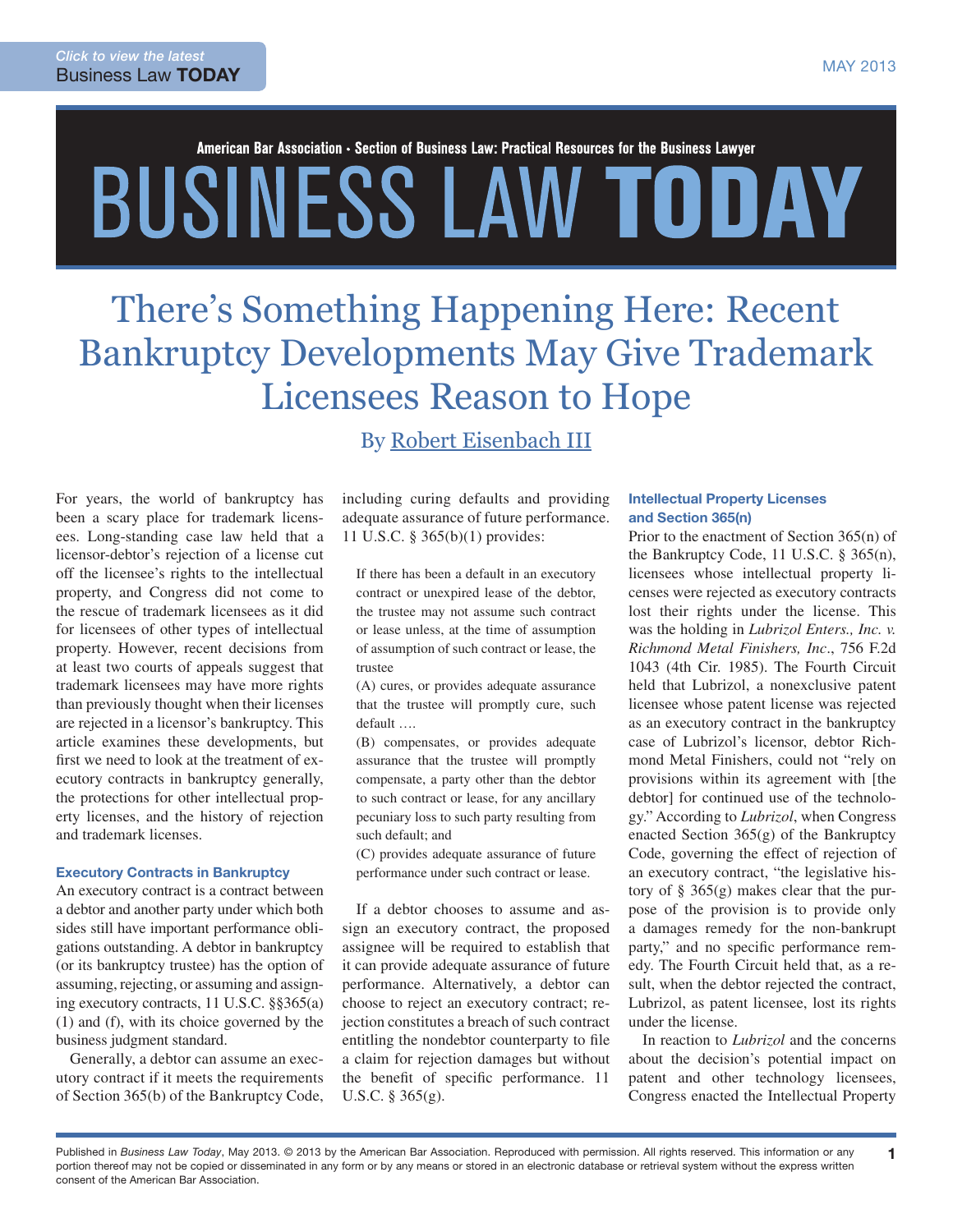Bankruptcy Act of 1988, adding Section 365(n) to the Bankruptcy Code to give licensees special protections. Although you might expect intellectual property to include trademarks, when Section 365(n) was enacted a special, limited definition of "intellectual property" was also added to the Bankruptcy Code in Section 101(35A). This definition includes trade secrets, U.S. patents, patent applications, copyrights, plant variety, and mask works – but not trademarks.

With no Section 365(n) protection, and in the face of the *Lubrizol* decision, trademark licensees have long faced the serious risk of losing all license rights to a trademark if the licensor files for bankruptcy and rejects the trademark license as an executory contract. If the trademark owner decides that the license is now unfavorable and a better deal can be had under a new license agreement with someone else, the trademark owner likely will reject the existing trademark license agreement. Even the enforceability of phase-out provisions, allowing a licensee to continue to use a mark for a limited time period after the license is terminated, is unclear.

Recent decisions have attempted to fill the gap created by *Lubrizol*, Section 365(n), and the Bankruptcy Code's definition of "intellectual property," and offer trademark licensees rays of hope and caution to trademark licensors in bankruptcy. Three decisions in particular warrant further discussion.

#### The Third Circuit Treats a Trademark License as Non-Executory

In *In re Exide Techs.*, 607 F.3d 957 (3d Cir. 2010), the United States Court of Appeals for the Third Circuit examined a series of agreements, determined to constitute one integrated agreement, pursuant to which Exide Technologies sold an industrial battery business, and licensed certain trademark rights, to EnerSys. Exide filed for bankruptcy in 2002, and the bankruptcy court granted Exide's motion to reject the agreement as an executory contract, a decision that was affirmed by the district court. On appeal, the Third Circuit held that under

New York law, which governed the agreement, once a party has substantially performed, a later breach by that party does not excuse performance.

The Third Circuit held that EnerSys had substantially performed by paying the full purchase price and operating under the agreement for 10 years, as well as by assuming certain liabilities related to the business EnerSys purchased when it obtained the trademark license. As such, the agreement was no longer executory. The court also held that EnerSys's obligation not to use the trademark outside of the licensed business was not a material obligation because it was a condition subsequent and, in any event, did not relate to the agreement's purpose – the transfer of the industrial battery business in return for a \$135 million payment. Likewise, the Third Circuit concluded that a quality standards provision was minor because it related only to the standards of the mark for each battery produced and not to the transfer of industrial battery business that was the agreement's purpose. An indemnity obligation that had subsequently expired, and a further assurances obligation where no remaining required cooperation was identified, were held not to outweigh the factors supporting a finding of substantial performance.

Judge Ambro wrote a concurring opinion to address the bankruptcy court's conclusion that rejection of a trademark license left EnerSys without the right to use the Exide mark. He analyzed the history of Section 365(n), disagreed that the exclusion of trademarks from its reach created a negative inference that rejection of a trademark license should be tantamount to termination, and stated that courts should be able to prevent the extinguishment of all rights upon rejection. As Judge Ambro wrote in his conclusion:

Courts may use § 365 to free a bankrupt trademark licensor from burdensome duties that hinder its reorganization. They should not – as occurred in this case – use it to let a licensor take back trademark rights it bargained away. This makes bankruptcy more a sword than a shield, putting debtorlicensors in a catbird seat they often do not deserve.

#### Eighth Circuit Holds Trademark License **Executory**

In *In re Interstate Bakeries Corp.*, 690 F.3d 1069 (8th Cir. 2012), a case with facts that appear very similar to *Exide*, the United States Court of Appeals for the Eighth Circuit examined whether a perpetual, royalty-free, assignable, transferable, and exclusive license to use brands and trademarks belonging to Interstate Brands Corporation (IBC), which subsequently filed for bankruptcy, was an executory contract that could be rejected. Although the relevant aspects of the license agreement appeared to be, at first blush, nearly identical to those in *Exide*, the Eighth Circuit found the agreement in *Interstate Bakeries* to be materially different from the one in *Exide* and held that the agreement was executory – a victory for trademark licensors.

Prior to bankruptcy, IBC entered into a \$20 million asset purchase agreement and license agreement with Lewis Brothers Bakeries (LBB) whereby IBC sold to LBB certain baking and business operations in the Chicago area. Following IBC's bankruptcy, LBB sought a declaratory judgment that the license agreement was not an executory contract. The bankruptcy court and district court both found that the agreement executory, with unperformed obligations on both sides. The Eighth Circuit affirmed, finding LBB's obligation to maintain quality standards and IBC's obligations of notice and forbearance with regard to the trademarks material and unperformed. The court distinguished *Exide* because there, "the parties had not even contemplated or discussed any quality standards. . . . Here, it cannot be argued the parties did not contemplate any quality standards, as it is an explicit provision of the License Agreement. Moreover, the plain language of the agreement provides a breach of the quality provision would be material."

As of this writing, a petition for rehearing *en banc* in the *Interstate Bakeries* case is pending but not yet decided.

Published in *Business Law Today*, May 2013. © 2013 by the American Bar Association. Reproduced with permission. All rights reserved. This information or any 2 portion thereof may not be copied or disseminated in any form or by any means or stored in an electronic database or retrieval system without the express written consent of the American Bar Association.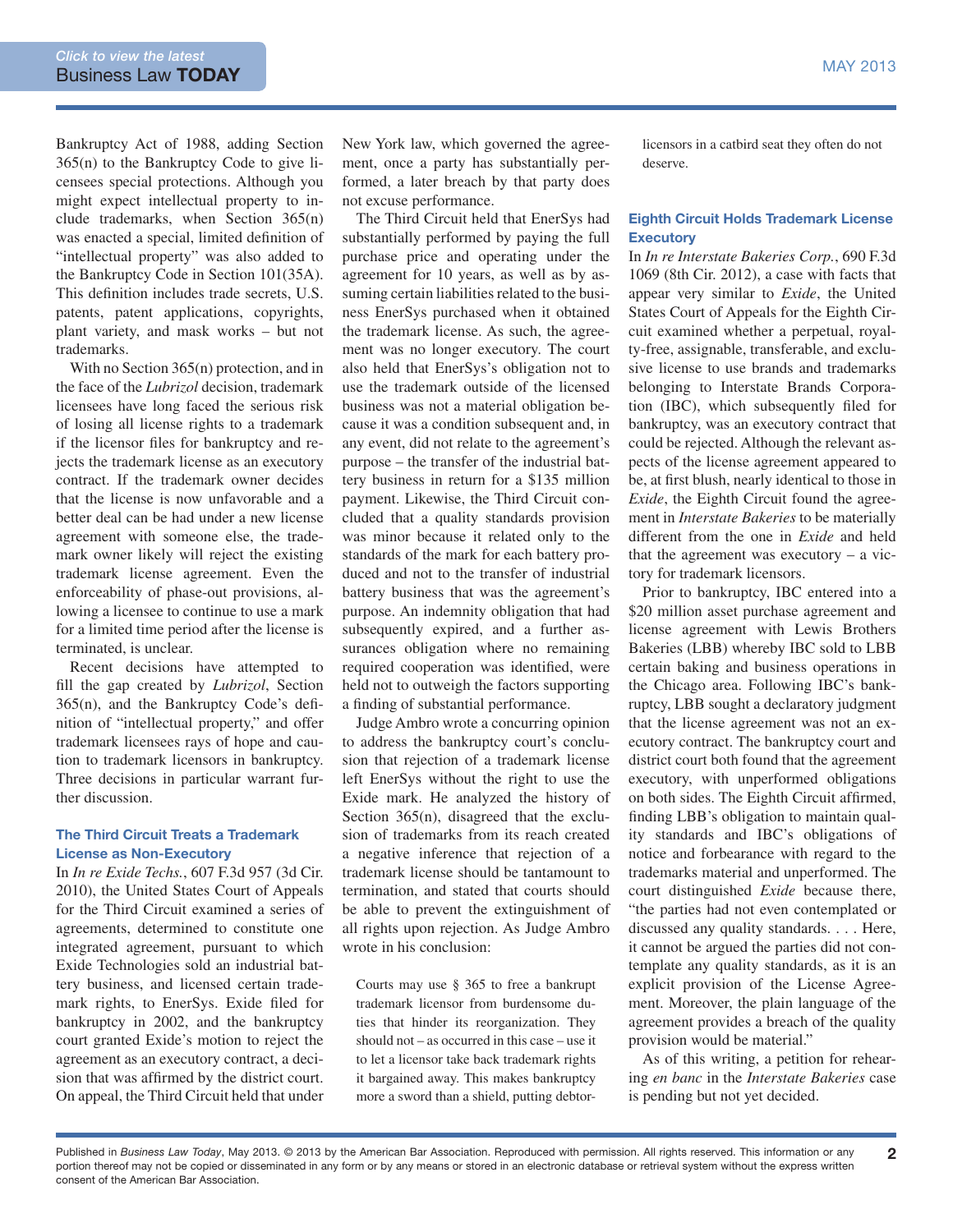### The Seventh Circuit Rejects *Lubrizol's* **Holding**

In another 2012 decision, in *Sunbeam Prods., Inc. v. Chicago Am. Manuf., LLC*, 686 F.3d 372 (7th Cir. 2012), the United States Court of Appeals for the Seventh Circuit issued a decision hailed as a major victory for trademark licensees. The facts of *Sunbeam* are straightforward. Lakewood Engineering & Manufacturing Co. made various consumer products, including box fans, which were covered by its patents and trademarks. Lakewood contracted with Chicago American Manufacturing (CAM) to make its fans for 2009, granting CAM a license to the relevant patents and trademarks. In recognition of both the investment CAM would have to make to manufacture the fans and Lakewood's own distressed financial condition, the agreement authorized CAM to sell directly any of the 2009 production of box fans that Lakewood did not purchase. A few months after the agreement was signed, Lakewood was forced into an involuntary bankruptcy and a trustee was appointed. The trustee sold Lakewood's assets, including the patents and trademarks, to Sunbeam Consumer Products, which wanted to sell its own fans and not have to compete with CAM's sales. The trustee rejected the CAM agreement and, when CAM continued to sell the remaining fans, Sunbeam sued CAM for infringement.

The bankruptcy court in *In re Lakewood Engineering & Manufacturing Co., Inc*, 459 B.R. 306 (Bankr. N.D. Ill. 2011), decided to "step into the breach," follow Judge Ambro's reasoning in *Exide*, and begin the "development of equitable treatment" of trademark licensees that it concluded Congress had anticipated would occur. It held that despite rejection of a manufacturing and supply agreement that included a trademark license, the licensee could continue to sell trademarked goods as it had been licensed to do.

On appeal, the Seventh Circuit disagreed with the bankruptcy court's analysis but ultimately affirmed its decision. In its opinion, however, the Seventh Circuit took aim directly at the 1985 Fourth Circuit Lubrizol decision and reasoning.

The issue on appeal was the effect of the trustee's rejection of the CAM agreement, and specifically the trademark license, on CAM's ability to sell the fans. The Seventh Circuit's focus on the *Lubrizol* decision was apparent:

*Lubrizol Enterprises, Inc. v. Richmond Metal Finishers, Inc.,* 756 F.2d 1043 (4th Cir. 1985), holds that, when an intellectualproperty license is rejected in bankruptcy, the licensee loses the ability to use any licensed copyrights, trademarks, and patents. Three years after *Lubrizol*, Congress added § 365(n) to the Bankruptcy Code. It allows licensees to continue using the intellectual property after rejection, provided they meet certain conditions. The bankruptcy judge held that § 365(n) allowed CAM to practice Lakewood's patents when making box fans for the 2009 season. That ruling is no longer contested. But "intellectual property" is a defined term in the Bankruptcy Code: 11 U.S.C. §101(35A) provides that "intellectual property" includes patents, copyrights, and trade secrets. It does not mention trademarks. Some bankruptcy judges have inferred from the omission that Congress codified *Lubrizol* with respect to trademarks, but an omission is just an omission. The limited definition in § 101(35A) means that § 365(n) does not affect trademarks one way or the other. According to the Senate committee report on the bill that included  $\S$  365(n), the omission was designed to allow more time for study, not to approve *Lubrizol*. See S. Rep. No. 100–505, 100th Cong., 2d Sess. 5 (1988). See also *In re Exide Technologies*, 607 F.3d 957, 966–67 (3d Cir. 2010) (Ambro, J., concurring) (concluding that § 365(n) neither codifies nor disapproves *Lubrizol* as applied to trademarks). The subject seems to have fallen off the legislative agenda, but this does not change the effect of what Congress did in 1988.

Chief Judge Easterbrook's opinion noted that the bankruptcy court had permitted CAM to continue using the trademarks on equitable grounds, but rejected that approach as going beyond what the Bankruptcy Code permits. The Seventh Circuit then directly addressed the *Lubrizol* decision:

We need to determine whether *Lubrizol*  correctly understood  $\S 365(g)$ , which specifies the consequences of a rejection under § 365(a). No other court of appeals has agreed with *Lubrizol* – or for that matter disagreed with it.

The Court turned to the Third Circuit's *Exide* decision, and specifically Judge Ambro's concurring opinion:

*Exide*, the only other appellate case in which the subject came up, was resolved on the ground that the contract was not executory and therefore could not be rejected. (*Lubrizol* has been cited in other appellate opinions, none of which concerns the effect of rejection on intellectual-property licenses.) Judge Ambro, who filed a concurring opinion in *Exide*, concluded that, had the contract been eligible for rejection under  $§$  365(a), the licensee could have continued using the trademarks. 607 F.3d at 964–68. Like Judge Ambro, we too think *Lubrizol* mistaken.

After observing that outside of bankruptcy a licensor's breach does not terminate a licensee's right to use intellectual property, the Seventh Circuit explained that under Section 365(g), rejection is considered a breach but without the possibility of specific performance:

What § 365(g) does by classifying rejection as breach is establish that in bankruptcy, as outside of it, the other party's rights remain in place. After rejecting a contract, a debtor is not subject to an order of specific performance. See *NLRB v. Bildisco & Bildisco*, 465 U.S. 513, 531 (1984); *Midway Motor Lodge of Elk Grove v. Innkeepers' Telemanagement & Equipment Corp*., 54 F.3d 406, 407 (7th Cir. 1995).

The Seventh Circuit then described the impact of Section 365(g) and rejection in bankruptcy. "The debtor's unfulfilled obligations are converted to damages; when

Published in *Business Law Today*, May 2013. © 2013 by the American Bar Association. Reproduced with permission. All rights reserved. This information or any 3 portion thereof may not be copied or disseminated in any form or by any means or stored in an electronic database or retrieval system without the express written consent of the American Bar Association.